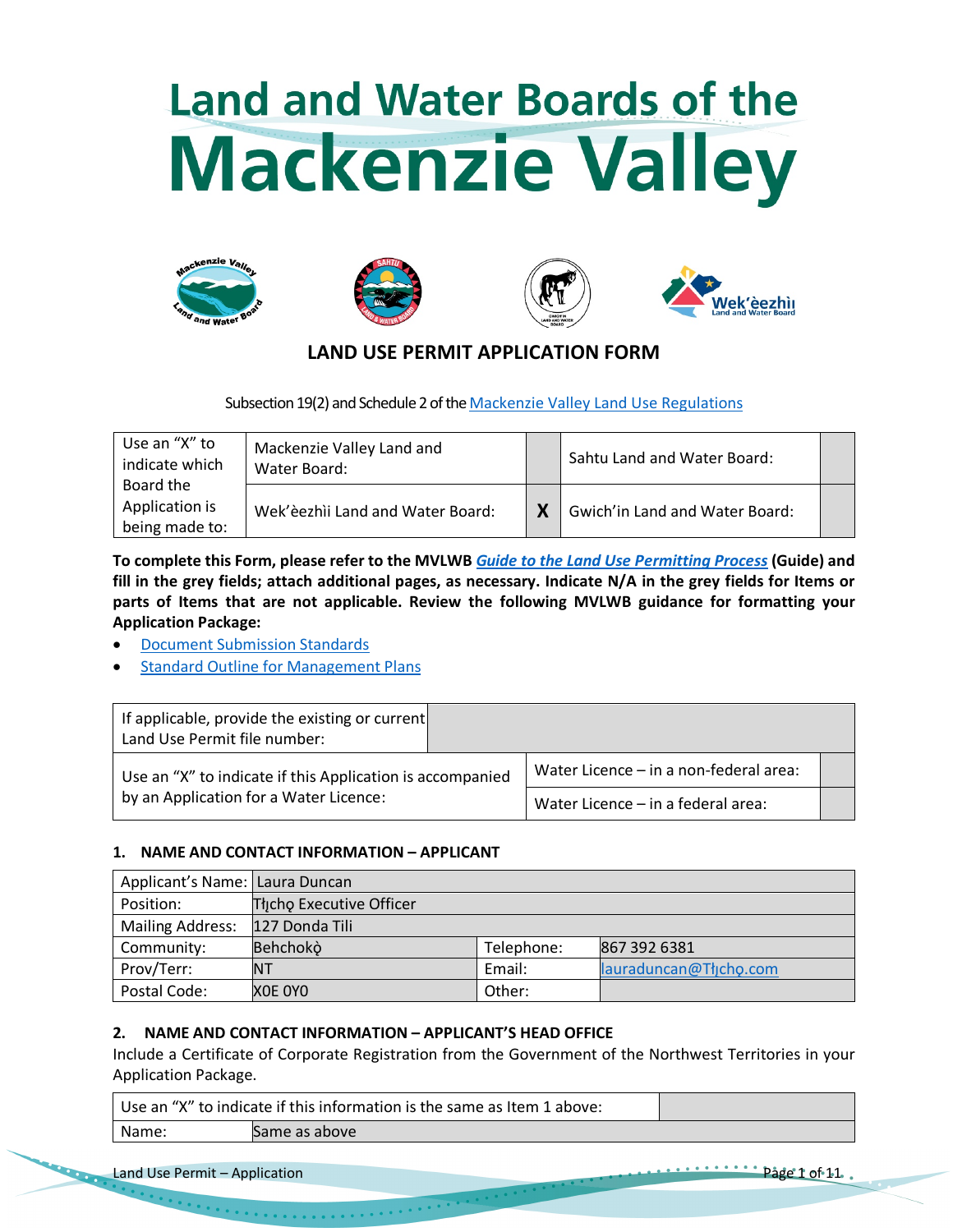| Position:               |            |  |
|-------------------------|------------|--|
| <b>Mailing Address:</b> |            |  |
| Community:              |            |  |
| Prov/Terr:              | Telephone: |  |
| Postal Code:            | Email:     |  |
| Field Supervisor:       | Other:     |  |

#### **3. NAME AND CONTACT INFORMATION – CONTRACTORS AND SUB-CONTRACTORS**

Include relevant names, responsibilities, and contact information. An additional table should be added for each contractor and sub-contractor.

| Name:                   | <b>Bruno Pigeon</b>                   |            |                         |  |  |  |  |
|-------------------------|---------------------------------------|------------|-------------------------|--|--|--|--|
| Position:               | <b>Project Manager</b>                |            |                         |  |  |  |  |
| Company Name:           | Peter Kiewit Sons ULC                 |            |                         |  |  |  |  |
| <b>Mailing Address:</b> | 1425 North Service Road, East, Unit 1 |            |                         |  |  |  |  |
| Community:              | Oakville                              | Telephone: | (514) 231-3986          |  |  |  |  |
| Prov/Terr:              | <b>ON</b>                             | Email:     | Bruno.Pigeon@kiewit.com |  |  |  |  |
| Postal Code:            | L6H 1A7                               | Other:     |                         |  |  |  |  |

## **4. LOCATION OF ACTIVITIES**

Use the grey fields below to provide or reference the following information:

Maps and Geographic Information System (GIS) Data: Include a map in your Application Package identifying local geographic features, watercourses and water sources, project structures, and location(s) of any proposed waste deposits. Provide geographic coordinates (latitude and longitude) of project features, and the maximum and minimum project boundary in degrees, minutes, seconds, or decimal degrees. Include GIS data in your Application Package, if applicable. Refer to the MVLWB *Guideline for Geographic Information Systems (GIS) Submission Standard* for providing geographic information.

| Minimum latitude:  | 62°28'53.72"            | Maximum latitude:  | $63^{\circ}08'54.93''$  |
|--------------------|-------------------------|--------------------|-------------------------|
| Minimum longitude: | $116^{\circ}29'07.55''$ | Maximum longitude: | $117^{\circ}15'12.42''$ |

NTS Map Sheet No.: Provide the map sheet number:  $\big| N/A \big|$ 

Land Types: Use an "X" to indicate the type(s) of the land on which the activities are proposed:

| commissioner s/<br>Free Hold/<br>Private:<br>Territorial Lands: | M<br>Л | Federal Land: |  | Municipal Land: | $\sim$ |
|-----------------------------------------------------------------|--------|---------------|--|-----------------|--------|
|-----------------------------------------------------------------|--------|---------------|--|-----------------|--------|

## **5. ELIGIBILITY**

Refer to section 18 of the *Mackenzie Valley Land Use Regulations*. Use an "X" to indicate which one applies:

| $18(b)$ :<br>18(a)(ii).<br>$18(a)(i)$ :<br>$18(a)(iii)$ :<br>$\sqrt{ }$<br>-- |
|-------------------------------------------------------------------------------|
|-------------------------------------------------------------------------------|

## **6. RIGHTS AND/OR CONTRACTS TO SUPPORT ELIGIBILITY**

Contact federal, territorial, and Indigenous governments and other parties to ensure all appropriate rights, authorizations, permissions, dispositions, and contracts have been obtained or are in the process of being obtained (e.g. mineral exploration rights, quarry permits, licences of occupation, leases, access agreements and authorizations, etc.). List and provide confirmation of other authorizations that relate to your activities; reference these in your Application Package (e.g. rights, permits, licences, etc.).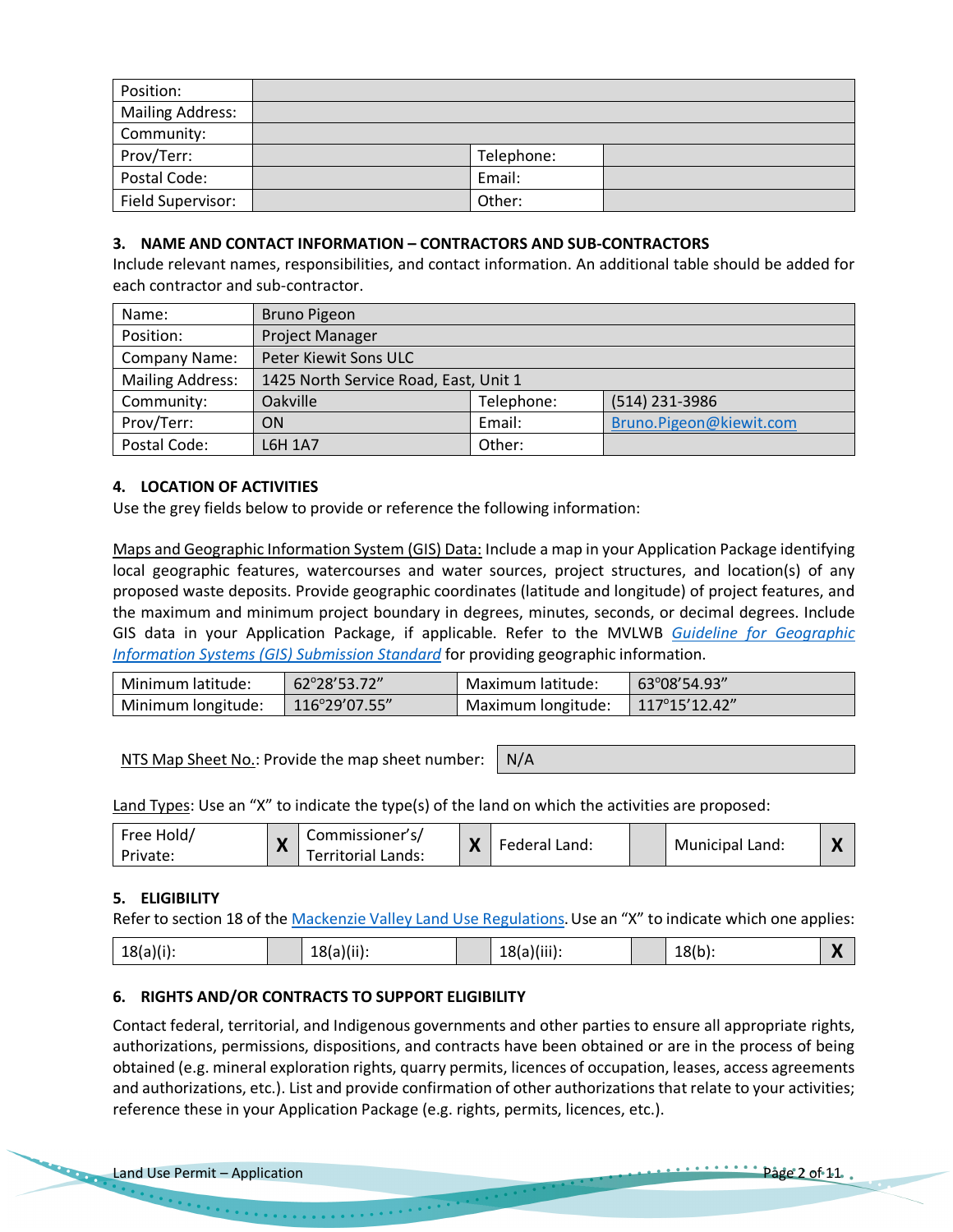Tłicho Government is eligible for a permit to carry out this work on Tłicho Lands, Whatì Community Lands, and lands administered by the GNWT.

- Tłıcho Lands: Tłıcho Government has the right to access and use Tłıcho Lands.
- Whatì Community Lands: see letter from Community Government of Whatì Chief Alfonz Nitsiza indicating full support for the project.
- Lands administered by GNWT: GNWT has been consulted during project planning and is supportive of the project (see email from GNWT).

## **7. PERMIT TYPE AND CRITERIA**

Refer to sections 4 and 5 of the Mackenzie Valley Land Use Regulations. Use an "X" to indicate which permitting criteria apply:

|              |   | Type A       |   | Type B       |  |              | Type C |                       |  |
|--------------|---|--------------|---|--------------|--|--------------|--------|-----------------------|--|
| $4(a)(i)$ :  |   | $4(b)(i)$ :  | X | $5(a)(i)$ :  |  | $5(b)(i)$ :  |        | (SLWB and WLWB only): |  |
| $4(a)(ii)$ : | X | $4(b)(ii)$ : |   | $5(a)(ii)$ : |  | $5(b)(ii)$ : |        |                       |  |
| 4(a)(iii):   |   | 4(b)(iii):   |   | 5(a)(iii):   |  |              |        |                       |  |
| 4(a)(iv):    | X | $4(b)(iv)$ : |   | 5(a)(iv):    |  |              |        |                       |  |
| $4(a)(v)$ :  | X |              |   | $5(a)(v)$ :  |  |              |        |                       |  |
|              |   |              |   | 5(a)(vi):    |  |              |        |                       |  |

## **8. PROJECT DESCRIPTION**

Include your project description in your Application Package, or for small-scale projects, describe your proposed activities in the grey field provided below. Include the name and type (e.g., lake, river) of water source(s), and the purpose and quantity of water to be used (rates, volumes  $(m^3/day)$ ). Indicate the total number of hectares to be used in each phase of the project, as well as through the life of the project.

 $\label{eq:3.1} \mathcal{F}^{(1)}(x) = \mathcal{F}^{(1)}(x) = \mathcal{F}^{(1)}(x) = \mathcal{F}^{(1)}(x) = \mathcal{F}^{(1)}(x) = \mathcal{F}^{(1)}(x) = \mathcal{F}^{(1)}(x) = \mathcal{F}^{(1)}(x) = \mathcal{F}^{(1)}(x) = \mathcal{F}^{(1)}(x) = \mathcal{F}^{(1)}(x) = \mathcal{F}^{(1)}(x) = \mathcal{F}^{(1)}(x) = \mathcal{F}^{(1)}(x) = \mathcal{F}^{(1)}(x) = \$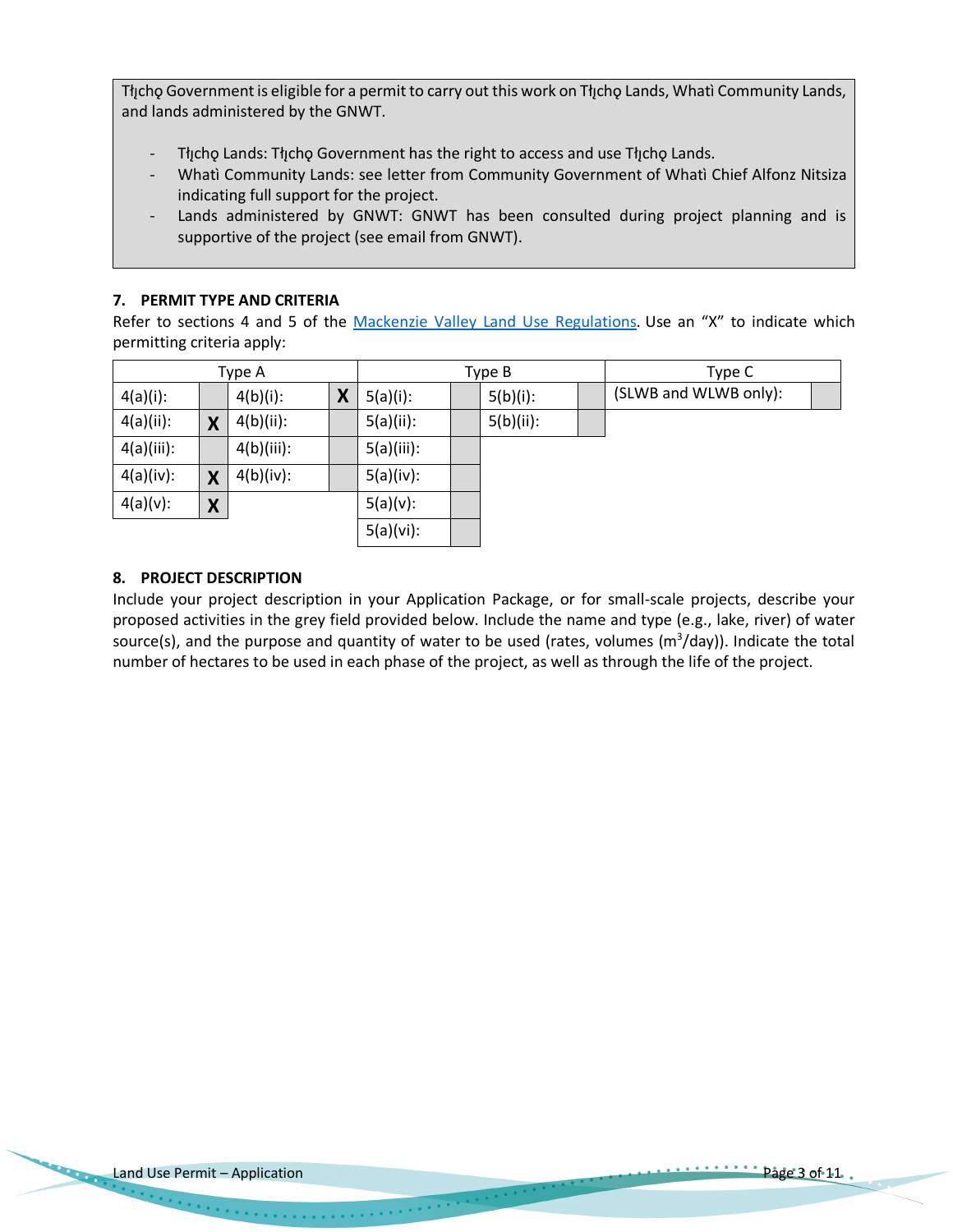The project proposes to build approximately 115 kilometers of transport fiber, including associated electronics, rack space and power infrastructure to connect Whatì to NorthwesTel's fiber line replacing the existing microwave radios. The TASR provides a clear Right of Way and sufficient space for the installation of the fiber along the edge of the newly built road.

The direct buried, armoured fiber cable will be installed within the RoW either in the backslope of the road or towards the edge of the cleared RoW with a cable plow which reduces the impact on the existing ground and road by plowing a small trench to the required depth and laying the fibre simultaneously with little disturbance to the ground surface. Where not possible because of the terrain conditions or other constraints, the cable will be directly buried underneath the shoulder in the road infrastructure by digging a trench. The trench will then be backfilled and restored per the TASR project specifications. Handholes (box-type) structures are also necessary to facilitate fiber line splicing and line maintenance. The handholes will be located at design dictated intervals within the previously cleared TASR RoW.

Along the Tłicho All Season Road, fifteen watercourse crossings were identified including four major river crossings. In addition, over one hundred thirty culverts have been installed to ensure the appropriate drainage of the road. The 15 watercourses will be evaluated and a crossing approach for the fiber will be determined based on least risk to both the natural environment and the integrity of the line. The options for fiber crossing at these locations will either be through conduit attached to the side of the structure or using a Horizontal Direction Drill (HDD). Both alternatives are considered preferred methods by the Department of Fisheries and Oceans to reduce the impacts to fish and fish habitat. The mitigation strategies for each approach to the fiber crossing are fully captured in the current environmental protections for the TASR.

HDD involves using a steerable drill head to drill a pilot hole under a watercourse or other feature. The pilot hole is then used to pull a conduit under the water crossing, the fibre cable is then jetted (pulled through) the conduit. The drill sites will require a working pad on either side of the crossing, as the fibre cable is typically buried at 800mm. The drill shot can be made from surface to surface, with just small pits excavated on both ends for the tie in points to the rest of the buried cable. The small pits can also be utilized for drill fluid (typically bentonite based) containment prior to final disposal. The anticipated water use to facilitate drilling is largely determined by the length of drilling and the diameter of the bore but for this project it will range from  $5m<sup>3</sup>$  to a maximum of  $60m<sup>3</sup>$  per day.

HDD will also be considered in areas where trenching or plowing can not be effectively employed such as wet or boulder laden areas.

As the fiber line will be installed within an already cleared RoW, there are no adverse environmental effects anticipated from the fiber line installation. Additionally, it is expected that the completion of the TASR and the installation of the fiber line will occur concurrently during the 2021 construction season. Though the fiber installation project will be contracted and tracked separately, the work will be conducted using the same workforce, size/type of equipment (exception of a cable plow attachment on a bulldozer), camp facilities and environmental protections afforded through the existing Land Use Permit #W2016E0004. As such, it is our intention to adopt the previously approved TASR Waste Management Plan, Spill Contingency Plan, and Engagement Plan. We will also follow Fish and Fish Habitat Protection Plan, Water Management and Monitoring Plan, and Erosion and Sediment Control Plan for the fiber installation permit application. Additionally, environmental oversight provided during the construction of the TASR will also extend to the installation of the fiber line.

It should be noted that the installation of the fiber line will require the clearing of trees (5m to 10m) on the north side of Highway 3 for approximately 450m (within the existing Hwy 3 RoW) to access the tie in location with the TASR. It is also proposed that the installation of fiber for the 13km section between the current limit of the TASR and the Community of Whatı̀ will also be done concurrently with the future TASR extension and as noted above, will adopt the previously approved TASR plans. Fiber installation within the Community of Whati will utilize existing poles to carry the line to NorthwesTel's office but may also require the installation of new poles to the final tie in location

#### **9. CAMP**

Describe the proposed camp size and layout. Indicate the number of person-days; explain, with rationale, any variations in the number of people that may be on site over the life of the project.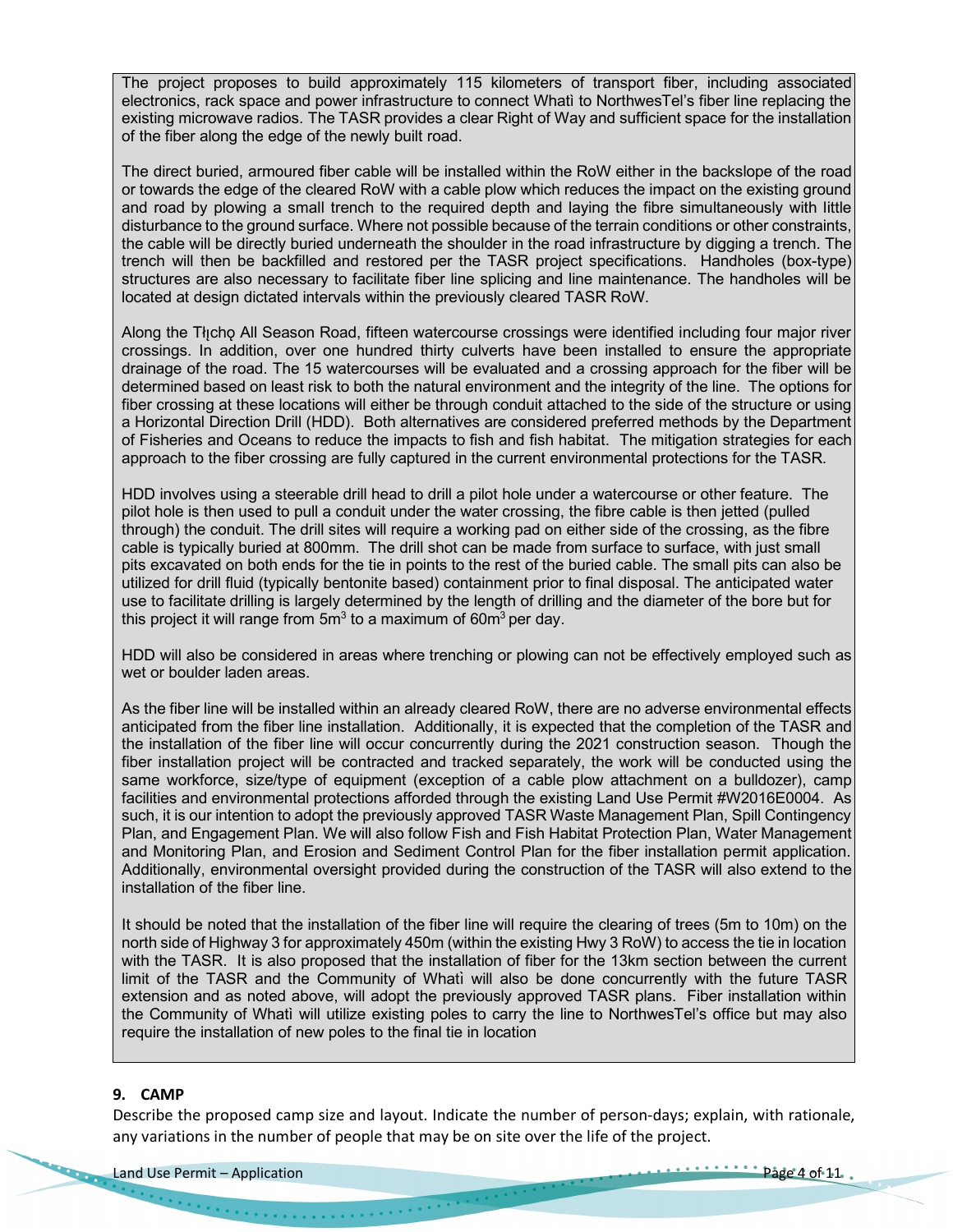The proposed project will utilize the Tłıcho All Season Road Main Camp located at Km 19+800. No new infrastructure will have to be established for the life of the proposed project. It is estimated that a crew of 20 personal will be required to complete the Fibre Project. At all times during the construction phase the total people for the Fibre project and TASR will not exceed the camp's capacity.

## **10. ROADS AND ACCESSES**

Provide detailed information about the construction, location, and decommissioning of any roads and accesses.

| Use an "X" to indicate if this is to $\frac{1}{2}$ | Yes | Use an "X" to indicate if the route has | Yes |  |
|----------------------------------------------------|-----|-----------------------------------------|-----|--|
| be a pioneered road or access:                     | No  | been laid out or ground-truthed:        | No  |  |

Access for the Fibre Optic Line installation will utilize the existing Thcho All Season Road Right of Way. No new access will need to be created.

## **11. PROPOSED WASTE MANAGEMENT METHODS**

Use the grey fields below to provide or reference the following information:

Waste Management Plan: Include your Waste Management Plan in your Application Package, if applicable, or for small-scale projects, describe your proposed waste management activities in the grey fields provided below. A template for the Plan can be found in the MVLWB *Guidelines for Developing a* W*aste Management Plan*.

| Waste Type                                        | Management Method(s)            |
|---------------------------------------------------|---------------------------------|
| Garbage:                                          | Domestic waste bin at Main Camp |
| Sewage (Sanitary and greywater):                  | Trucked sewage to Yellowknife   |
| Brush and trees:                                  | Mulch or pile and burn          |
| Overburden (Organic soils, waste material, etc.): | Back fill                       |

Off-site Disposal: If waste is proposed to be disposed of off-site within the NWT, written confirmation (e.g., an email, letter, etc.) from the facility/facilities indicating they will accept the waste is required. Include it/these in your Application Package. Please note this information will be required by the Board prior to commencement of activities.

The Tłįchǫ Fibre Project will utilize the existing Tłįchǫ All Season Road Waste Management Plan: https://wlwb.ca/registry/W2016E0004

## **12. EQUIPMENT**

Identify the types of equipment proposed to be used.

| <b>Number</b> | Type/Description            | Size (weight in tonnes) | Proposed use             |
|---------------|-----------------------------|-------------------------|--------------------------|
|               | <b>Bull Dozers (Cat D6)</b> | 18 tonnes               | Plowing and laying cable |
|               | <b>Excavators (Cat 336)</b> | 35 tonnes               | Trenching                |

Land Use Permit – Application Page 5 of 11.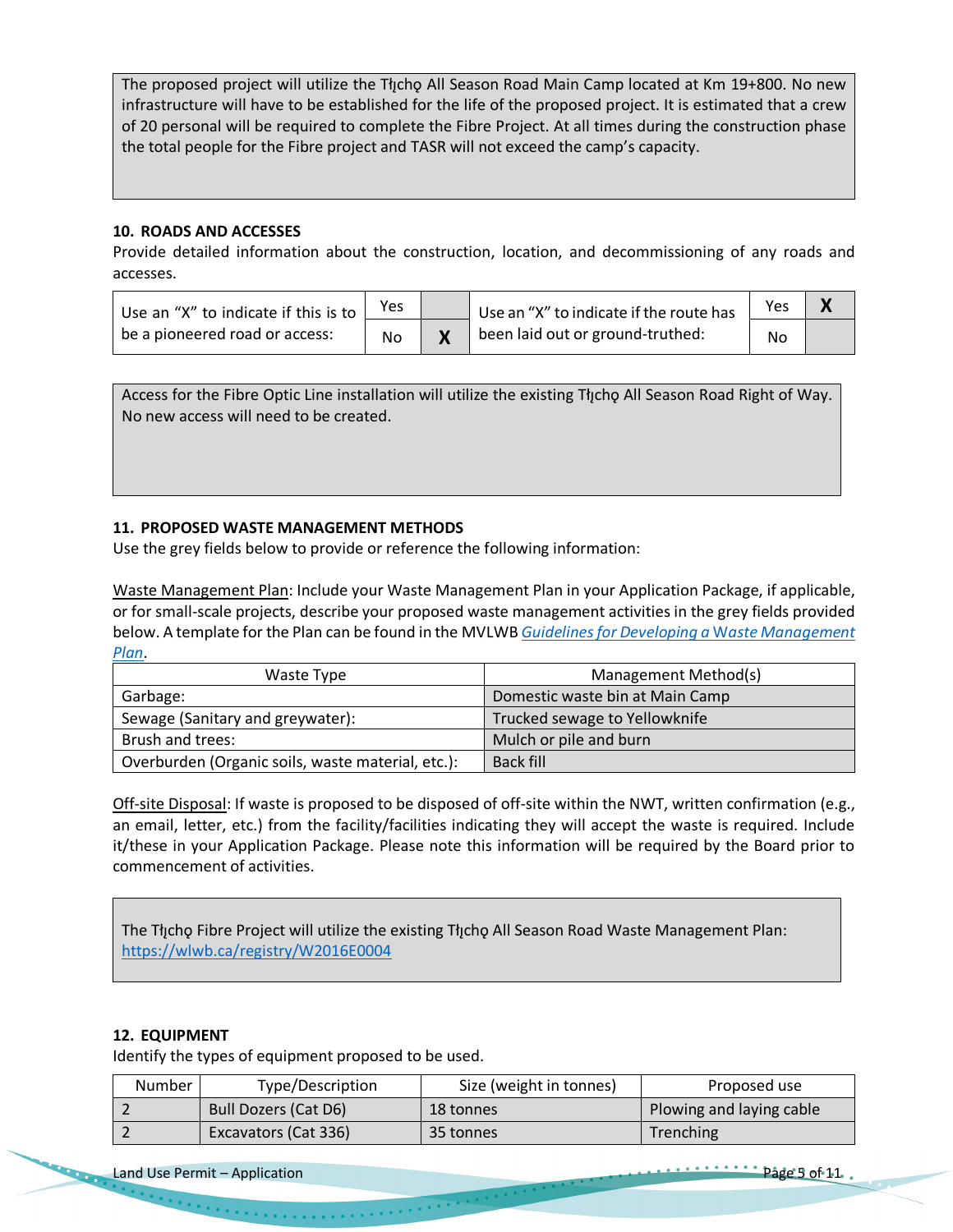|  | Loader (Cat 966)                    | 25 tonnes             | Moving materials around    |
|--|-------------------------------------|-----------------------|----------------------------|
|  | Manlift                             | 1.25 tonnes           | Putting conduit on bridges |
|  | <b>Backhoe</b>                      | 7.5 tonnes            | Moving cable reels around  |
|  | Spider Plow                         | 28 tonnes             | Used for trenching/laying  |
|  |                                     |                       | cable                      |
|  | <b>Horizontal Directional Drill</b> |                       | Drilling under ephemeral   |
|  |                                     | Undetermined size yet | watercrossings or          |
|  |                                     |                       | inundated ditch lines      |

## **13. FUEL**

Identify all fuel types proposed to be used.

The Tłįcho Fibre Line Project will not require any additional fuel caches or storage infrastructure. The project will utilize the existing TASR fuel storage tanks that are located at Km 19+800 (Main Camp) on the TASR.

#### **14. METHODS OF FUEL TRANSFER**

Describe the proposed methods to transfer fuel.

The existing Main Camp fuel storage for the TASR will be utilized for all fuelling requirements for the Fibre Project. Fuel transfer will occur by trained personnel using a smaller fuel truck that will travel the road to active work sites. All equipment fueling will be done in accordance with the approved TASR fueling procedure.

See Appendix E of the Spill Contingency Plan for Fuel Transfer methods for the Tłycho All Season Road, available at: https://wlwb.ca/registry/W2016E0004

#### **15. SPILL CONTINGENCY PLAN**

Include your Spill Contingency Plan in your Application Package, if applicable, or for small-scale projects, provide relevant details in the grey field provided below. An example of this Plan can be found in the INAC *Guidelines for Spill Contingency Planning*.

The The all Season Road Project Spill Contingency Plan (available at: https://wlwb.ca/registry/W2016E0004 ) will be followed for the Tłįchǫ Fibre Line Project

#### **16. PROPOSED PROJECT SCHEDULE AND TERM**

, which is a constraint of the contract of  $\mathcal{O}(n)$ 

Indicate the proposed project start and completion dates and the time of year the project activities are planned to occur. Describe any anticipated temporary closure(s) or seasonal shutdowns. Indicate the term requested.

| Start Date:                | May 2021            | <b>Completion Date:</b> | November 2022 |  |  |
|----------------------------|---------------------|-------------------------|---------------|--|--|
| No shutdowns are scheduled |                     |                         |               |  |  |
|                            |                     |                         |               |  |  |
|                            |                     |                         |               |  |  |
| Term of Permit             |                     |                         |               |  |  |
| Requested:                 | 1 year and 7 months |                         |               |  |  |

#### **17. POTENTIAL ENVIRONMENTAL IMPACTS OF THE PROJECT AND PROPOSED MITIGATIONS**

| Land Use Permit – Application | $\cdots$ $\cdots$ $\cdots$ $\cdots$ $\cdots$ $\cdots$ $\cdots$ $\cdots$ $\cdots$ $\cdots$ $\cdots$ $\cdots$ $\cdots$ $\cdots$ $\cdots$ $\cdots$ $\cdots$ $\cdots$ $\cdots$ $\cdots$ $\cdots$ $\cdots$ $\cdots$ $\cdots$ $\cdots$ $\cdots$ $\cdots$ $\cdots$ $\cdots$ $\cdots$ $\cdots$ $\cdots$ $\cdots$ $\cdots$ $\cdots$ $\cdots$ $\cdots$ |
|-------------------------------|----------------------------------------------------------------------------------------------------------------------------------------------------------------------------------------------------------------------------------------------------------------------------------------------------------------------------------------------|
|                               |                                                                                                                                                                                                                                                                                                                                              |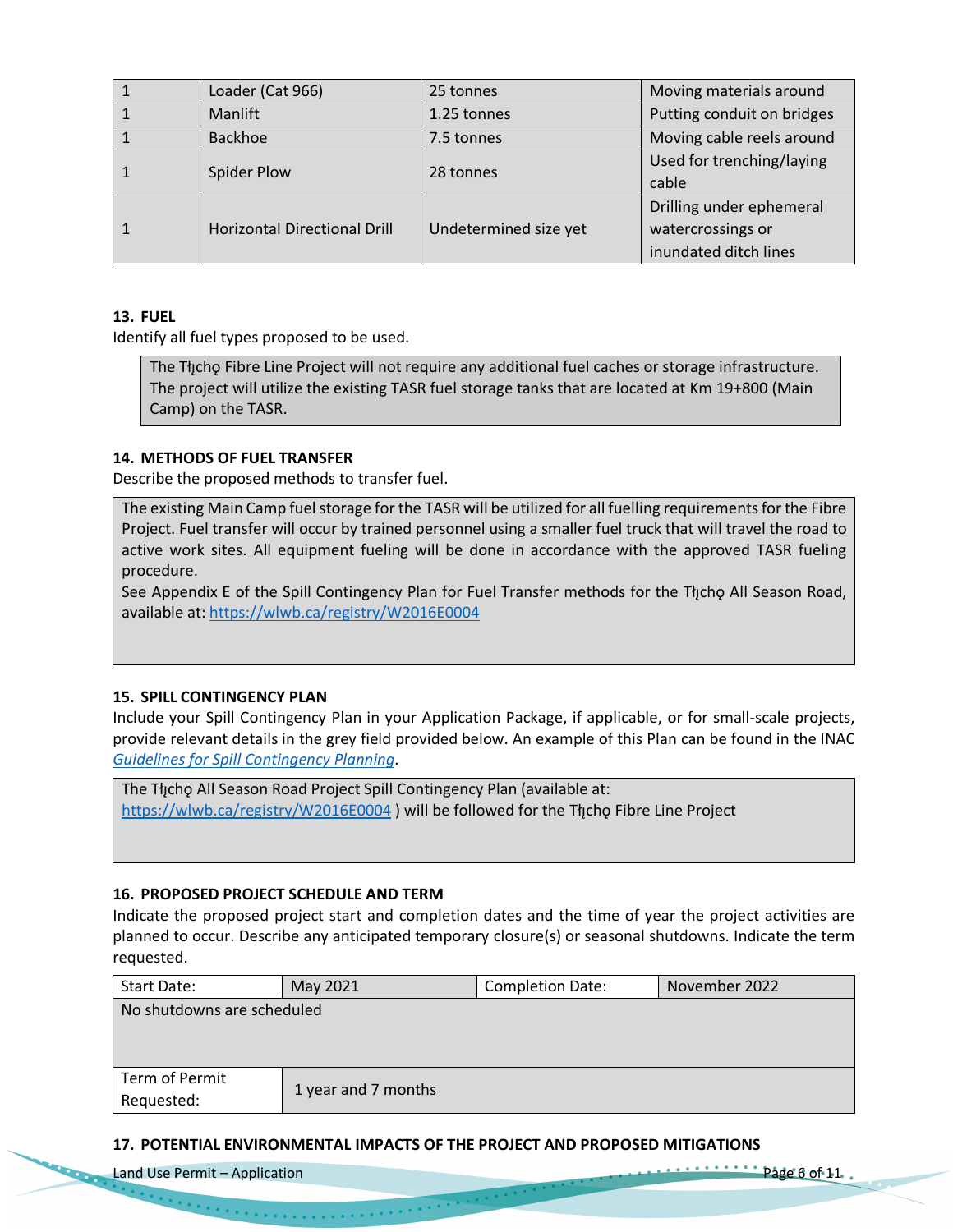Using the Impact-Mitigation Table below, or the more detailed Table in Appendix D of the Guide, identify all potential impacts and possible mitigations that are relevant to the proposed project, and indicate whether any of the mitigation measures have been developed as a result of input from affected parties. Possible potential impacts are listed below; however, these lists are not exhaustive and may not apply to all projects. All information provided should reflect the size, scale, and nature of the proposed project. Cumulative impacts and climate change must be considered. Attach additional pages if needed.

| <b>Potential Impacts</b><br>Use an "X" to indicate which apply  |                                                                                                        | <b>Potential Project Impacts and Proposed</b><br><b>Mitigations</b>                                                                                                                                                                                                                                |  |
|-----------------------------------------------------------------|--------------------------------------------------------------------------------------------------------|----------------------------------------------------------------------------------------------------------------------------------------------------------------------------------------------------------------------------------------------------------------------------------------------------|--|
|                                                                 | X                                                                                                      | Describe the potential impact(s) and the proposed                                                                                                                                                                                                                                                  |  |
|                                                                 |                                                                                                        | measure(s) to reduce each of these impacts.                                                                                                                                                                                                                                                        |  |
| <b>ABIOTIC COMPONENTS</b>                                       |                                                                                                        |                                                                                                                                                                                                                                                                                                    |  |
|                                                                 | Land                                                                                                   |                                                                                                                                                                                                                                                                                                    |  |
| Soil contamination                                              |                                                                                                        | $X$ Spills to ground – Spill Contingency Plan                                                                                                                                                                                                                                                      |  |
| Soil compaction                                                 |                                                                                                        | The construction of the Fibre line will occur within the                                                                                                                                                                                                                                           |  |
| Destabilization/erosion                                         |                                                                                                        | already cleared RoW of the TASR. The erosion and<br>sediment control measures that are in place on the TASR                                                                                                                                                                                        |  |
| Change in soil structure                                        |                                                                                                        | will be maintained for this project. As required for the                                                                                                                                                                                                                                           |  |
| Inability to support vegetation                                 |                                                                                                        | TASR, routine monitoring of erosion and sediment risks                                                                                                                                                                                                                                             |  |
| Other                                                           |                                                                                                        | as well as control measures will occur. As required,<br>additional ESC measures will be prescribed to address<br>any potential risks encountered during the fiber<br>installation.                                                                                                                 |  |
|                                                                 | Water                                                                                                  |                                                                                                                                                                                                                                                                                                    |  |
|                                                                 |                                                                                                        | Groundwater                                                                                                                                                                                                                                                                                        |  |
| Water table alteration                                          |                                                                                                        | The subsurface or above ground installation of fiber at                                                                                                                                                                                                                                            |  |
| Infiltration changes                                            |                                                                                                        | the depths anticipated will not intersect or affect<br>groundwater.                                                                                                                                                                                                                                |  |
| Changes in water quality                                        |                                                                                                        |                                                                                                                                                                                                                                                                                                    |  |
| Temperature changes                                             |                                                                                                        |                                                                                                                                                                                                                                                                                                    |  |
| Other                                                           |                                                                                                        |                                                                                                                                                                                                                                                                                                    |  |
|                                                                 | <b>Permafrost</b>                                                                                      |                                                                                                                                                                                                                                                                                                    |  |
| Loss or change in extent                                        |                                                                                                        | Fiber installation will occur within the cleared RoW and<br>at depths that will not impact permafrost.                                                                                                                                                                                             |  |
| Changes in seasonal fluctuations                                |                                                                                                        |                                                                                                                                                                                                                                                                                                    |  |
| Change in persistence                                           |                                                                                                        |                                                                                                                                                                                                                                                                                                    |  |
| Other                                                           |                                                                                                        |                                                                                                                                                                                                                                                                                                    |  |
|                                                                 |                                                                                                        | <b>Surface Water</b>                                                                                                                                                                                                                                                                               |  |
| Water flow or level changes (permanent, temporary,<br>seasonal) |                                                                                                        | The TASR Fish and Fish Habitat Protection plan<br>provides details and protections for surface water                                                                                                                                                                                               |  |
| Drainage pattern changes                                        |                                                                                                        | resources along the TASTR RoW and will be carried<br>forward as part of the Fiber Project to ensure surface                                                                                                                                                                                        |  |
| Temperature changes                                             |                                                                                                        | water remains unimpacted. Significant                                                                                                                                                                                                                                                              |  |
| Changes in water quality                                        |                                                                                                        | watercrossings will be further protected by attaching                                                                                                                                                                                                                                              |  |
| Wetland impairment                                              | the fiber line (through conduit) to the existing<br>structures. Smaller, ephemeral crossings that have |                                                                                                                                                                                                                                                                                                    |  |
| Changes to aquatic habitat (see Biotic section below)           |                                                                                                        | flowing water at the time of construction may require<br>the use of a horizontal directional drill (HDD) to<br>further reduce/mitigate risks of surface water impacts.<br>Also, the erosion and sediment control measures that<br>are in place on the TASR will be maintained for this<br>project. |  |
| Other                                                           |                                                                                                        |                                                                                                                                                                                                                                                                                                    |  |
|                                                                 | Air                                                                                                    |                                                                                                                                                                                                                                                                                                    |  |

Land Use Permit – Application Page 7 of 11.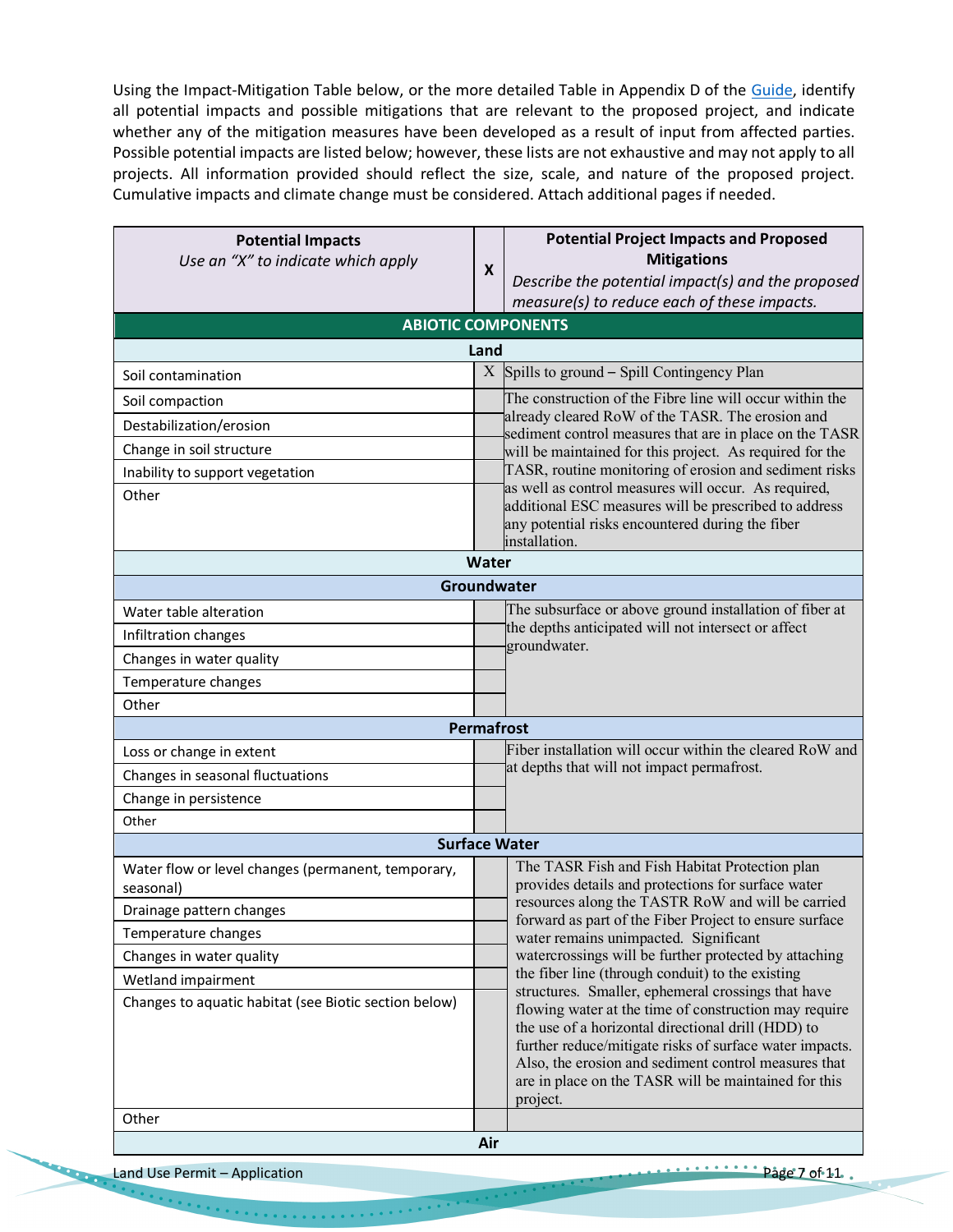| <b>Potential Impacts</b>                                                     |            | <b>Potential Project Impacts and Proposed</b>                                                                                                                                                                                                                           |
|------------------------------------------------------------------------------|------------|-------------------------------------------------------------------------------------------------------------------------------------------------------------------------------------------------------------------------------------------------------------------------|
| Use an "X" to indicate which apply                                           | X          | <b>Mitigations</b>                                                                                                                                                                                                                                                      |
|                                                                              |            | Describe the potential impact(s) and the proposed                                                                                                                                                                                                                       |
|                                                                              |            | measure(s) to reduce each of these impacts.                                                                                                                                                                                                                             |
| Changes in air quality                                                       |            | All equipment complies with federal emissions<br>standards and is well maintained and kept clean                                                                                                                                                                        |
| Harm to living things                                                        |            |                                                                                                                                                                                                                                                                         |
| Increased greenhouse gases                                                   |            |                                                                                                                                                                                                                                                                         |
| Other                                                                        |            |                                                                                                                                                                                                                                                                         |
|                                                                              |            | <b>BIOTIC COMPONENTS</b>                                                                                                                                                                                                                                                |
|                                                                              | Vegetation |                                                                                                                                                                                                                                                                         |
| Direct loss of vegetation                                                    |            | Tree clearing will be kept to a minimum as the project<br>remains within the cleared RoW of the TASR. A small<br>(450m long) strip of trees may need to be cleared<br>along Highway 3 but the loss will be kept to a<br>minimum and within the highway RoW.             |
| Loss of Species at Risk or may-be-at-risk plants                             |            |                                                                                                                                                                                                                                                                         |
| Change in species composition                                                |            |                                                                                                                                                                                                                                                                         |
| Introduction of non-native (invasive) species                                |            |                                                                                                                                                                                                                                                                         |
| Effects on plant health (dust, metals, toxins)                               |            |                                                                                                                                                                                                                                                                         |
| Increased risk of fire                                                       |            |                                                                                                                                                                                                                                                                         |
| Compaction of vegetation                                                     |            |                                                                                                                                                                                                                                                                         |
| Other                                                                        |            |                                                                                                                                                                                                                                                                         |
| <b>Terrestrial Wildlife Habitat</b>                                          |            |                                                                                                                                                                                                                                                                         |
| Direct loss or removal of habitat, dens, or nests                            | X          | No impacts are expected to occur on the previously<br>cleared TASR RoW. The small area of tree clearing<br>that may be needed along Highway 3 will follow the<br>Wildlife Management Plan to mitigate risks.                                                            |
| Loss or removal of keystone species and/or Species at<br><b>Risk habitat</b> |            |                                                                                                                                                                                                                                                                         |
| Fragmentation of wildlife corridor                                           |            |                                                                                                                                                                                                                                                                         |
| Direct injury or mortality                                                   | X          | The project will coincide with the TASR construction<br>season and the fiber installation project will not<br>result in additional risks. Additionally, all mitigation<br>measures provided in the TASR Fiber and TASR<br>Wildlife Management Plans will be adhered to. |
| Disturbances to key lifecycle stages: breeding, feeding,<br>nesting, staging |            | Disturbances during sensitive breeding bird periods<br>will be avoided or mitigated following all pertinent<br>regulatory requirements.                                                                                                                                 |
| Effects on population abundance                                              |            |                                                                                                                                                                                                                                                                         |
| Change in species diversity                                                  |            |                                                                                                                                                                                                                                                                         |
| Effects on wildlife health (toxins, metals, etc.)                            |            |                                                                                                                                                                                                                                                                         |
| Changes to migratory movement patterns                                       |            |                                                                                                                                                                                                                                                                         |
| Changes to predator-prey relationships                                       |            |                                                                                                                                                                                                                                                                         |
| Human-wildlife conflicts                                                     | X          | Wildlife Management Plan and the Waste<br>Management Plan.                                                                                                                                                                                                              |
| Other                                                                        |            |                                                                                                                                                                                                                                                                         |
|                                                                              |            | <b>Aquatic Habitat</b>                                                                                                                                                                                                                                                  |
| <b>Breeding disturbances</b>                                                 |            |                                                                                                                                                                                                                                                                         |
| Land Use Permit - Application                                                |            | $\ldots$ $\ldots$ $\ldots$ $\ldots$ $\ldots$ $\ldots$ $\ldots$ $\ldots$ $\ldots$ $\ldots$ $\ldots$ $\ldots$ $\ldots$                                                                                                                                                    |

**CALCULAR COMPANY** 

 $\mathcal{O}(n\log n)$  , and a sequence of  $\mathcal{O}(n\log n)$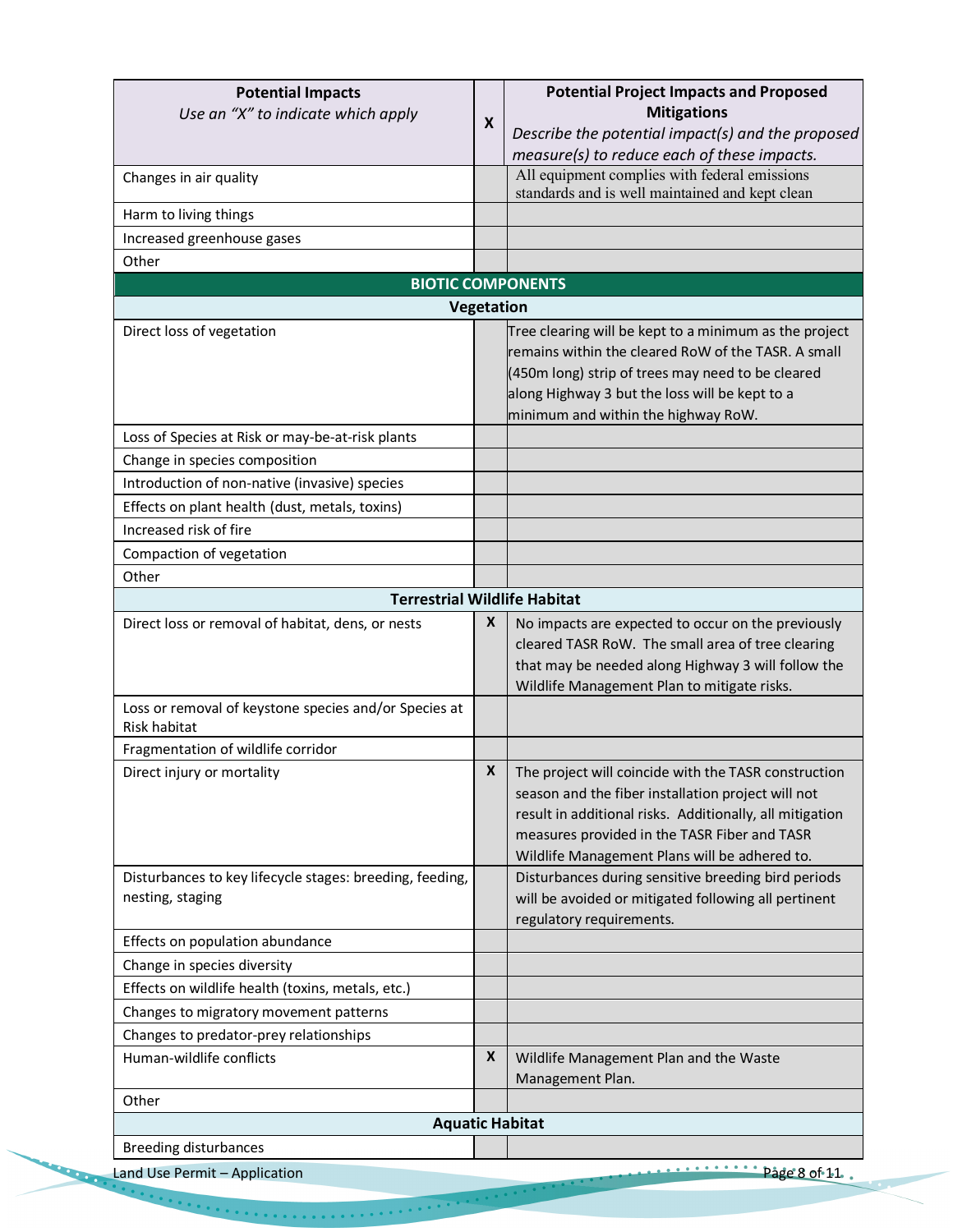| <b>Potential Impacts</b><br>Use an "X" to indicate which apply                                                                                                              | X | <b>Potential Project Impacts and Proposed</b><br><b>Mitigations</b><br>Describe the potential impact(s) and the proposed<br>measure(s) to reduce each of these impacts. |  |
|-----------------------------------------------------------------------------------------------------------------------------------------------------------------------------|---|-------------------------------------------------------------------------------------------------------------------------------------------------------------------------|--|
| Change in species diversity                                                                                                                                                 |   |                                                                                                                                                                         |  |
| Effects on health (toxins, metals, sediment, etc.)                                                                                                                          | X | Spill Contingency Plan                                                                                                                                                  |  |
| Changes to migratory movement patterns                                                                                                                                      |   |                                                                                                                                                                         |  |
| Changes to predator-prey relationships                                                                                                                                      |   |                                                                                                                                                                         |  |
| Effects on population abundance                                                                                                                                             |   |                                                                                                                                                                         |  |
| Change in species diversity                                                                                                                                                 |   |                                                                                                                                                                         |  |
| Other                                                                                                                                                                       |   |                                                                                                                                                                         |  |
| <b>CULTURAL COMPONENTS</b>                                                                                                                                                  |   |                                                                                                                                                                         |  |
| <b>Wildlife Harvesting</b>                                                                                                                                                  |   |                                                                                                                                                                         |  |
| Loss or reduction in game species populations                                                                                                                               |   |                                                                                                                                                                         |  |
| Effects on traditional land use, subsistence, and<br>harvesting rights                                                                                                      |   |                                                                                                                                                                         |  |
| Other                                                                                                                                                                       |   |                                                                                                                                                                         |  |
| <b>Cultural Integrity and Heritage Resources</b>                                                                                                                            |   |                                                                                                                                                                         |  |
| Change to or loss of cultural integrity                                                                                                                                     |   | All work will be completed within the cleared RoW of                                                                                                                    |  |
| Change to or loss of traditional lifestyle                                                                                                                                  |   | the TASR and any previously identified cultural                                                                                                                         |  |
| Change to or loss of heritage resource                                                                                                                                      |   | resources, if in close proximity of the fiber                                                                                                                           |  |
| Other                                                                                                                                                                       |   | installation, will have a protection zone established<br>around them.                                                                                                   |  |
| <b>Social and Economic Well-being</b>                                                                                                                                       |   |                                                                                                                                                                         |  |
| Increased human health hazard and risk                                                                                                                                      |   |                                                                                                                                                                         |  |
| Economic opportunities or losses (employment,<br>training)                                                                                                                  | X | Opportunity: Improved internet access for the<br>community of Whati may bring a variety of<br>opportunities and benefits.                                               |  |
| Change in ecological, cultural, social, or economic<br>values identified for protection in approved Land Use<br>Plans                                                       |   |                                                                                                                                                                         |  |
| Impairment of the recreational or traditional uses of<br>the land or water                                                                                                  |   |                                                                                                                                                                         |  |
| Impairment of the aesthetic quality of the land or<br>water                                                                                                                 |   |                                                                                                                                                                         |  |
| Changes to the use of the area by other non-<br>Indigenous people (e.g. trappers, outfitters, residents,<br>hunters, forest harvesters, other authorized projects)<br>Other |   |                                                                                                                                                                         |  |
|                                                                                                                                                                             |   |                                                                                                                                                                         |  |

## **18. CLOSURE AND RECLAMATION**

Use the grey field below to provide or reference the following information:

Closure and Reclamation Plan: Describe your plans for closure and reclamation, including any temporary closure(s) and seasonal shutdowns. Include your Closure and Reclamation Plan in your Application Package, if applicable, or for small-scale projects, describe the proposed activities in the grey field provided below. Please also refer to the MVLWB/AANDC *Guidelines for the Closure and Reclamation of Advanced Mineral Exploration and Mine Sites in the Northwest Territories*.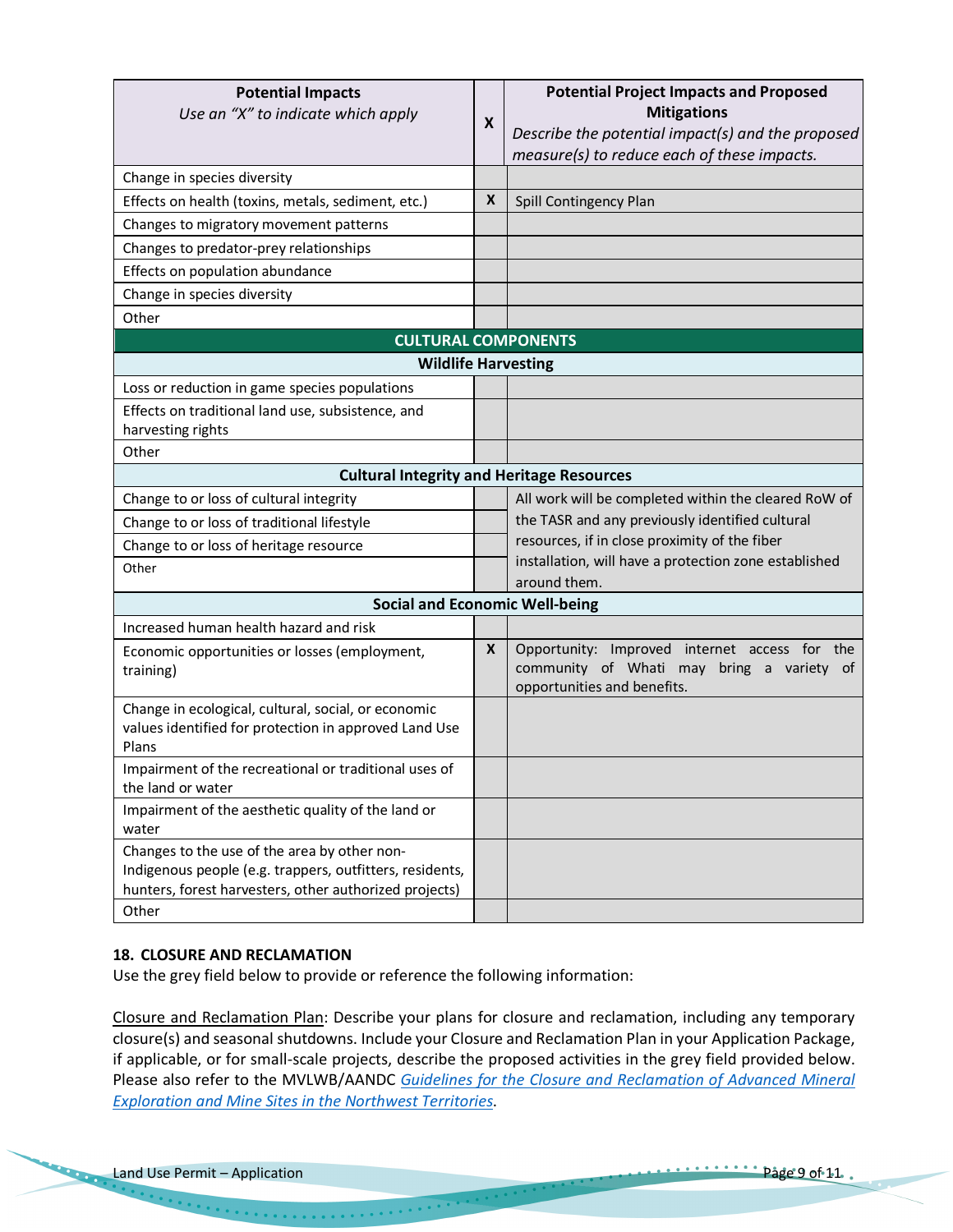Closure Cost Estimate: Prepare a Closure Cost Estimate and include it in your Application Package. Applicants are encouraged to contact the Board, prior to applying, to determine which closure-costestimate template is most suited to the activities being applied for. Guidance is provided in section 2.2 of the MVLWB/INAC/GNWT *Guidelines for Closure and Reclamation Cost Estimates for Mines*. If your Application is submitted concurrently with a Water Licence Application, the estimate should include a breakdown of water- and land-related activities and liabilities.

Will Follow the Tłı̨chǫ All Season Road Closure and Reclamation Plan available at https://wlwb.ca/registry/W2016E0004.

Given the location and timing of the fibre project (within the TASR RoW and during TASR construction), we believe financial security should be minimal. We have provided a closure cost estimate on that basis. We recognize that setting the amount of security is ultimately up to the Board.

#### **19. ADDITIONAL SUPPORTING INFORMATION**

Use the grey field below to provide or reference the following information:

Engagement: Conduct engagement, prepare an Engagement Record and Engagement Plan in accordance with the MVLWB *Engagement Guidelines for Applicants and Holders of Water Licences and Land Use Permits*, and include them in your Application Package. Templates are provided in the Guidelines. Please also refer to *Information for Proponents on MVLWB'*s *Engagement Requirements.*

Land Use Plans: Contact the applicable Land Use Planning Board or the Tłicho Government to discuss conformity with the relevant land use plan(s). Include a Land Use Plan Conformity Table in your Application Package, demonstrating how the project meets the requirements of the Land Use Plan, if applicable.

Traditional (Environmental) Knowledge (TEK/TK): Provision of TEK/TK is mandatory for applications to the SLWB. Other applicants are strongly encouraged to include TEK/TK.

Studies Undertaken to Date: List any relevant studies that support the proposed activities and include them in your Application Package.

A record of the Engagement tracking is included in our application package.

Through collaboration between Tłįchǫ Government, GNWT, and Kiewit, TK has been considered and incorporated into project planning and the development of management and mitigation practices for the Tłı̨chǫ All Season Road project (supporting documents can be found at https://wlwb.ca/registry/W2016E0004). The fibre line will be installed in the TASR right of way and all applicable management and mitigation practices for TASR will be followed for the fibre line project.

#### **20. FEES**

Refer to section 20 of the Mackenzie Valley Land Use Regulations for assistance in determining relevant fees.

| Type of Fee                             | Amount (\$)      |
|-----------------------------------------|------------------|
| Application fee:                        | 150 <sup>5</sup> |
| Land-use fees (for federal areas only): |                  |
| <b>Total Fees:</b>                      | 15 $\cap$        |

Land Use Permit – Application Page 10 of 11.